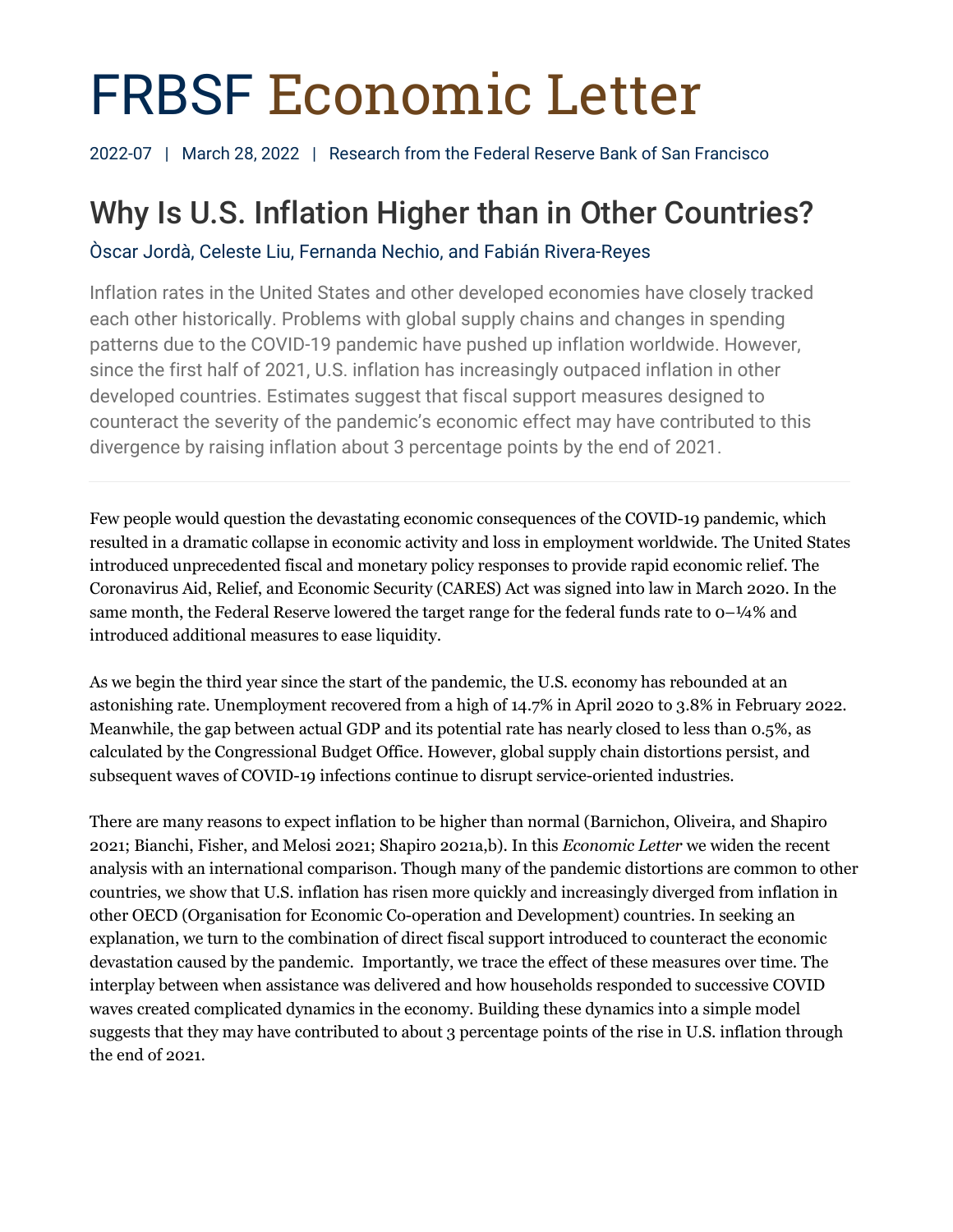### U.S. inflation is now higher than abroad

One way to illustrate what has happened with U.S. inflation is to compare it with the average rate of inflation across a group of OECD economies: Canada, Denmark, Finland, France, Germany, Netherlands, Norway, Sweden, and the United Kingdom. We rely on core inflation measures, which remove the more volatile food and energy prices. To align with what is available in all the countries in our study, we use consumer price index (CPI) inflation instead of the personal consumption expenditures price index, the preferred measure of inflation used by the Federal Reserve.

The blue line in Figure 1 displays the year-over-year percent changes in U.S. core CPI inflation. The figure also shows the median (red line) and the range between the 25% and 75% largest values (also known as the interquartile range and shown by the shaded area) of inflation for our OECD sample. A tighter range indicates that most OECD countries in our sample experienced inflation rates similar to each other. The figure shows that, before the pandemic, U.S. core CPI inflation remained, on average, about 1 percentage point above the OECD sample average. The small difference between U.S. and OECD inflation during this period is well known as

#### **Figure 1** Annual core CPI inflation: U.S. versus OECD



Note: Shaded area reflects interquartile range for OECD sample. Source: OECD Household Dashboard: cross country comparisons.

many of the OECD countries struggled to get inflation up to target following the Global Financial Crisis and subsequent euro-area sovereign debt crisis.

By early 2021, however, U.S. inflation increasingly diverged from the other countries. U.S. core CPI grew from below 2% to above 4% and stayed elevated throughout 2021. In contrast, our OECD sample average increased at a more gradual rate from around 1% to 2.5% by the end of 2021. These differences in inflation readings cannot be explained by measurement issues.

# U.S. direct fiscal transfers are also higher than abroad

While all countries have been affected by the COVID-19 pandemic, policy responses have varied considerably. Beyond efforts to limit the spread of the virus, the availability of testing, and vaccine distribution, how countries handled providing economic support differed primarily in terms of size and scope. It is difficult to tally the measures adopted across all countries. Even within the United States, different states had varying degrees of unemployment assistance, direct household transfers, child support, business loans, and other pandemic assistance programs.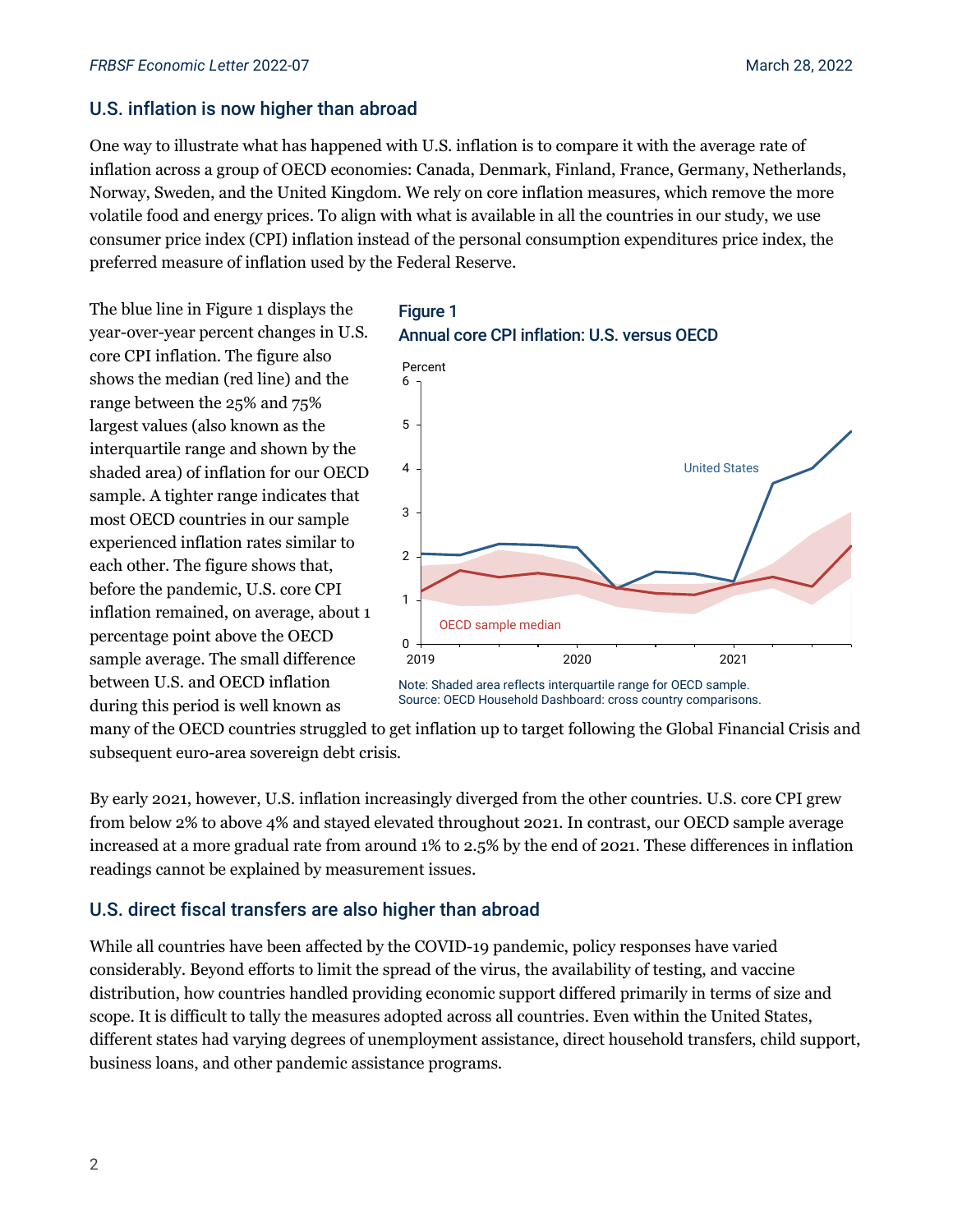#### *FRBSF Economic Letter* 2022-07 March 28, 2022

One way to get a read on this tangle of support programs is to directly measure disposable personal income in each country. This measures the amount individuals have left to spend or save after paying taxes and receiving government transfer payments. It is a relatively comparable measure across countries that incorporates the overall magnitude of net pandemic transfers.

Figure 2 shows an index for per capita inflation-adjusted disposable personal income—real disposable income, for short—for the United States and for the median and interquartile range across the sample of OECD economies. The figure shows that, throughout 2020 and 2021, U.S. households experienced significantly higher increases in their disposable income relative to their OECD peers.

Specifically, the two peaks in U.S. disposable personal income reflect the CARES Act, signed into law on March 27, 2020, and the American Rescue Plan (ARP) Act of 2021, signed about a year later. Both Acts resulted in an unprecedented injection of direct







assistance with a relatively short duration. In contrast, real disposable personal income for our OECD sample increased only moderately during the pandemic.

# Did more disposable income turn into more inflation?

Figures 1 and 2 suggest that the higher rate of inflation in the United States may relate in part to its stronger fiscal response. One way to assess the possible connection is using a Phillips curve framework.

In the Phillips curve, inflation is frequently expressed as a function of inflation expectations, lagged inflation, and a measure of a gap in economic activity. That is, inflation reflects a combination of the public's views on future inflation, inflation inertia, and how hot the economy is running. Because of the array of policy measures introduced during the pandemic to counterbalance the economic effects of lockdowns, common labor market statistics, such as the unemployment gap, are not as reliable. Therefore, we turn to real disposable income to better capture the demand side of the economy. Moreover, the fiscal measures introduced to fight the pandemic were somewhat unexpected in that their passage, size, and scope were not known with certainty.

Using the Phillips curve logic, we can reasonably compute the effect of pandemic support measures on the inflation forecast. The idea is to compare countries that, like the United States, introduced aggressive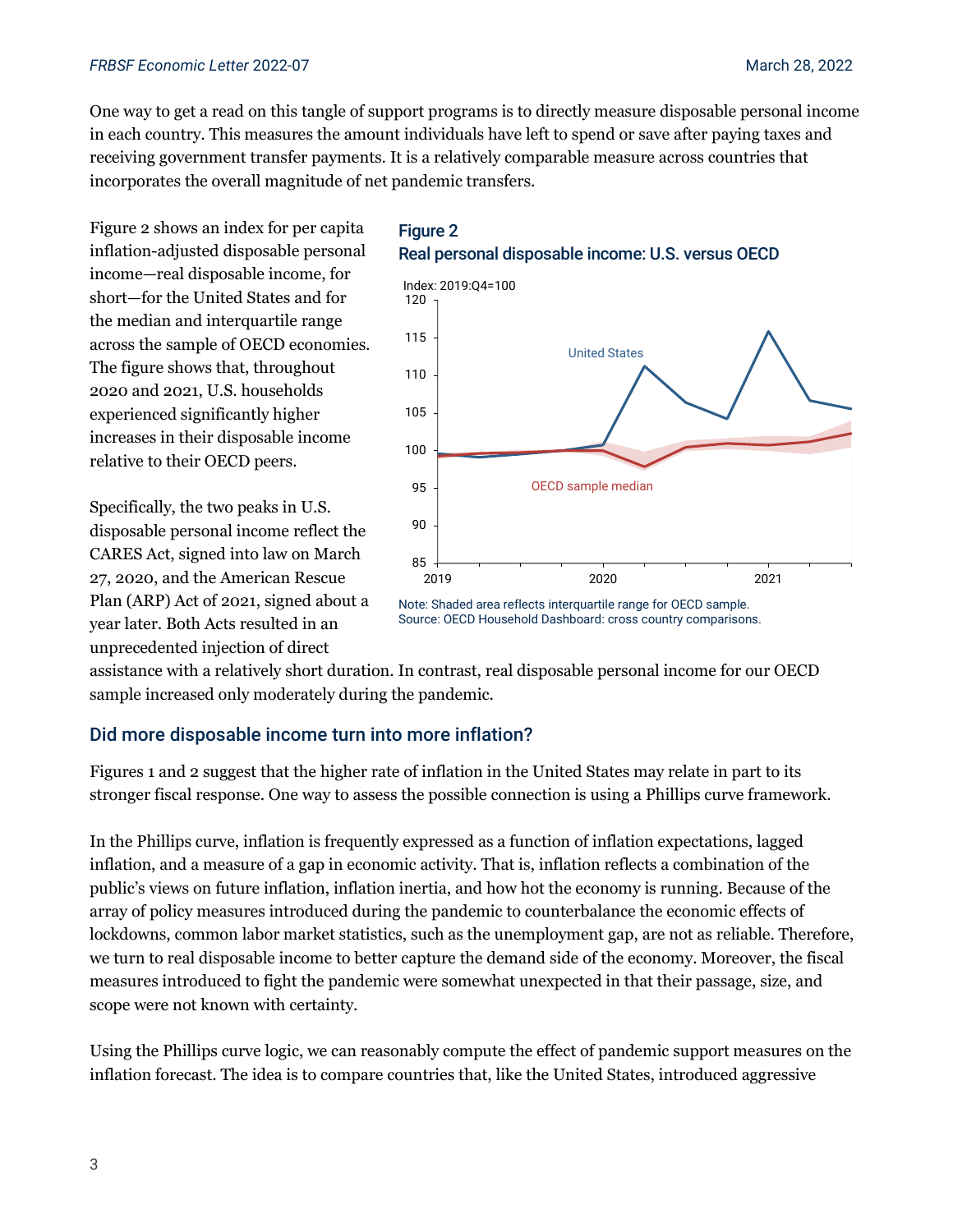#### *FRBSF Economic Letter* 2022-07 March 28, 2022

support measures, which we call the policy "active" group, versus the less aggressive, or policy "passive," group before and after the pandemic. Dividing the data by time and by country is a common statistical strategy used to find the effects of a policy. The intuition is that those countries with a less generous policy response act as a control group before and after the pandemic. If the measures introduced by the United States and other countries in the active group had no effect on inflation, the set of passive and active countries should exhibit similar inflation paths. The extent to which they do not can help us measure the effect of active policies on inflation in that country.

For the model, we measure inflation using core CPI and construct one-year-ahead inflation expectations for each country by predicting CPI future observations from a history of 20 years of inflation data as in Hamilton et al. (2016). We construct the real disposable income gap by removing the historical trend from the data and comparing it with a scenario that extends the pre-pandemic trend through to the pandemic period. In addition, since households do not immediately spend the income they receive, we smooth the data using a four-quarter rolling average of the detrended series. Finally, our estimation method accounts for common variation over time in the evolution of the pandemic and the policies implemented, while allowing for differences in inflation across countries.

With these elements in place, we estimate our model and use it to construct an inflation path scenario. In particular, we calculate what inflation would have been if U.S. pandemic support measures had been as moderate as the passive group of countries. Figure 3 reports actual U.S. core CPI inflation against this scenario. The green shaded area shows the degree of uncertainty around our estimates. This version of the Phillips curve performs reasonably well and is comparable to historical estimates using measures of slack based on the deviation of output from its potential or unemployment from its natural rate. Importantly, however, our model allows for potential shifts in how inflation responded to economic slack during the pandemic.

Figure 3 U.S. inflation versus scenario minus pandemic fiscal support



Note: Shaded area reflects degree of uncertainty around scenario estimates. Source: OECD Household Dashboard: cross country comparisons and authors' calculations.

The comparison between the actual path of inflation and our scenario in Figure 3 suggests that U.S. income transfers may have contributed to an increase in inflation of about 3 percentage points by the fourth quarter of 2021. As the shaded area in Figure 3 indicates, however, this relatively sizable contribution is estimated with considerable uncertainty because the available sample is too short for any greater precision.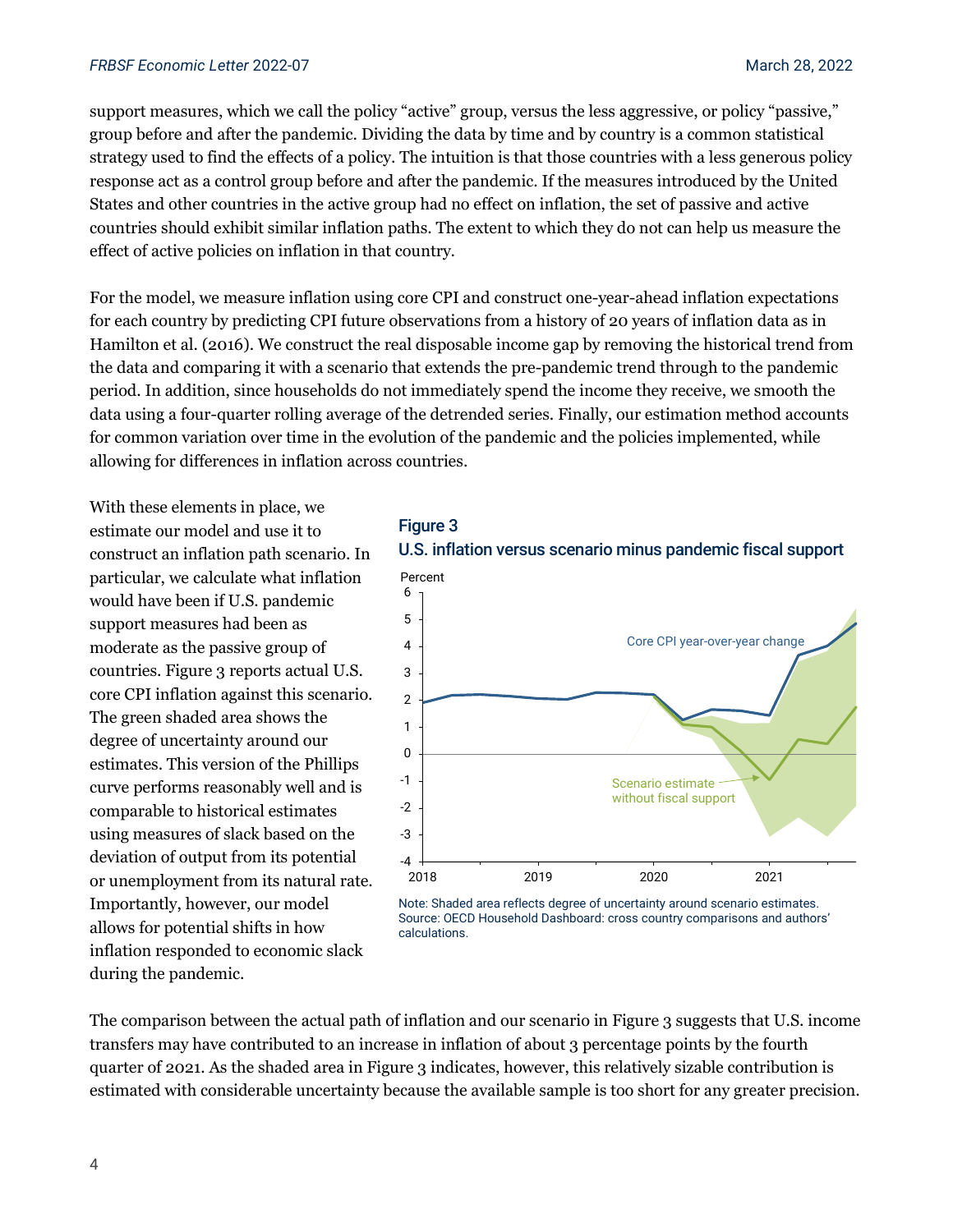#### *FRBSF Economic Letter* 2022-07 March 28, 2022

Our estimates fall in the upper range of findings from other recent research, although those findings fall well within our estimated confidence range. As Bianchi et al. (2021) point out, alternative modeling frameworks can result in different estimates. Barnichon et al. (2021), for example, indirectly find a much smaller, though statistically significant, contribution from fiscal measures using historical U.S. data and relying on a new measure of labor market slack. Our analysis expands on past studies by using a different sample, a different measure of slack—the disposable income gap—for an international sample, and allowing for the possibility that the pandemic shifted traditional economic relationships.

### **Conclusion**

The United States is experiencing higher rates of inflation than other advanced economies. In this *Economic Letter* we argue that, among other reasons explored by the literature, the sizable fiscal support measures aimed at counteracting the economic collapse due to the COVID-19 pandemic could explain about 3 percentage points of the recent rise in inflation. However, without these spending measures, the economy might have tipped into outright deflation and slower economic growth, the consequences of which would have been harder to manage.

- *[Òscar Jordà](https://www.frbsf.org/economic-research/economists/oscar-jorda/) is a senior policy advisor in the Economic Research Department of the Federal Reserve Bank of San Francisco.*
- *Celeste Liu is a research associate in the Economic Research Department of the Federal Reserve Bank of San Francisco.*
- *[Fernanda Nechio](https://www.frbsf.org/economic-research/economists/fernanda-nechio/) is a vice president in the Economic Research Department of the Federal Reserve Bank of San Francisco.*
- *Fabián Rivera-Reyes is a research associate in the Economic Research Department of the Federal Reserve Bank of San Francisco.*

#### References

- Barnichon, Regis, Luiz Oliveira, and Adam Shapiro. 2021. "Is the American Rescue Plan Taking Us Back to the '60s?" *FRBSF Economic Letter* 2021-27 (October 18)[. https://www.frbsf.org/economic-research/publications/economic](https://www.frbsf.org/economic-research/publications/economic-letter/2021/october/is-american-rescue-plan-taking-us-back-to-1960s/)[letter/2021/october/is-american-rescue-plan-taking-us-back-to-1960s/](https://www.frbsf.org/economic-research/publications/economic-letter/2021/october/is-american-rescue-plan-taking-us-back-to-1960s/)
- Bianchi, Francesco, Jonas D.M. Fisher, and Leonardo Melosi. 2021. "Some Inflation Scenarios for the American Rescue Plan Act of 2021." *Chicago Fed Letter* 453, April. [https://www.chicagofed.org/publications/chicago-fed](https://www.chicagofed.org/publications/chicago-fed-letter/2021/453)[letter/2021/453](https://www.chicagofed.org/publications/chicago-fed-letter/2021/453)
- Hamilton, James D., Ethan S. Harris, Jan Hatzius, and Kenneth D. West. 2016. "The Equilibrium Real Funds Rate: Past, Present, and Future." *IMF Economic Review* 64(4, November), pp. 660–707.
- Shapiro, Adam H. 2021a. "Weighing the Role of Supply Bottlenecks in Core PCE Inflation." *SF Fed Blog*, May 18. <https://www.frbsf.org/our-district/about/sf-fed-blog/weighing-role-supply-bottlenecks-in-core-pce-inflation/>
- Shapiro, Adam H. 2021b. "What's Behind the Recent Rise in Core Inflation?" *SF Fed Blog*, June 18. <https://www.frbsf.org/our-district/about/sf-fed-blog/whats-behind-recent-rise-in-core-inflation/>

Opinions expressed in *FRBSF Economic Letter* do not necessarily reflect the views of the management of the Federal Reserve Bank of San Francisco or of the Board of Governors of the Federal Reserve System. This publication is edited by Anita Todd and Karen Barnes. Permission to reprint portions of articles or whole articles must be obtained in writing. Please send editorial comments and requests for reprint permission to [research.library@sf.frb.org](mailto:research.library@sf.frb.org)